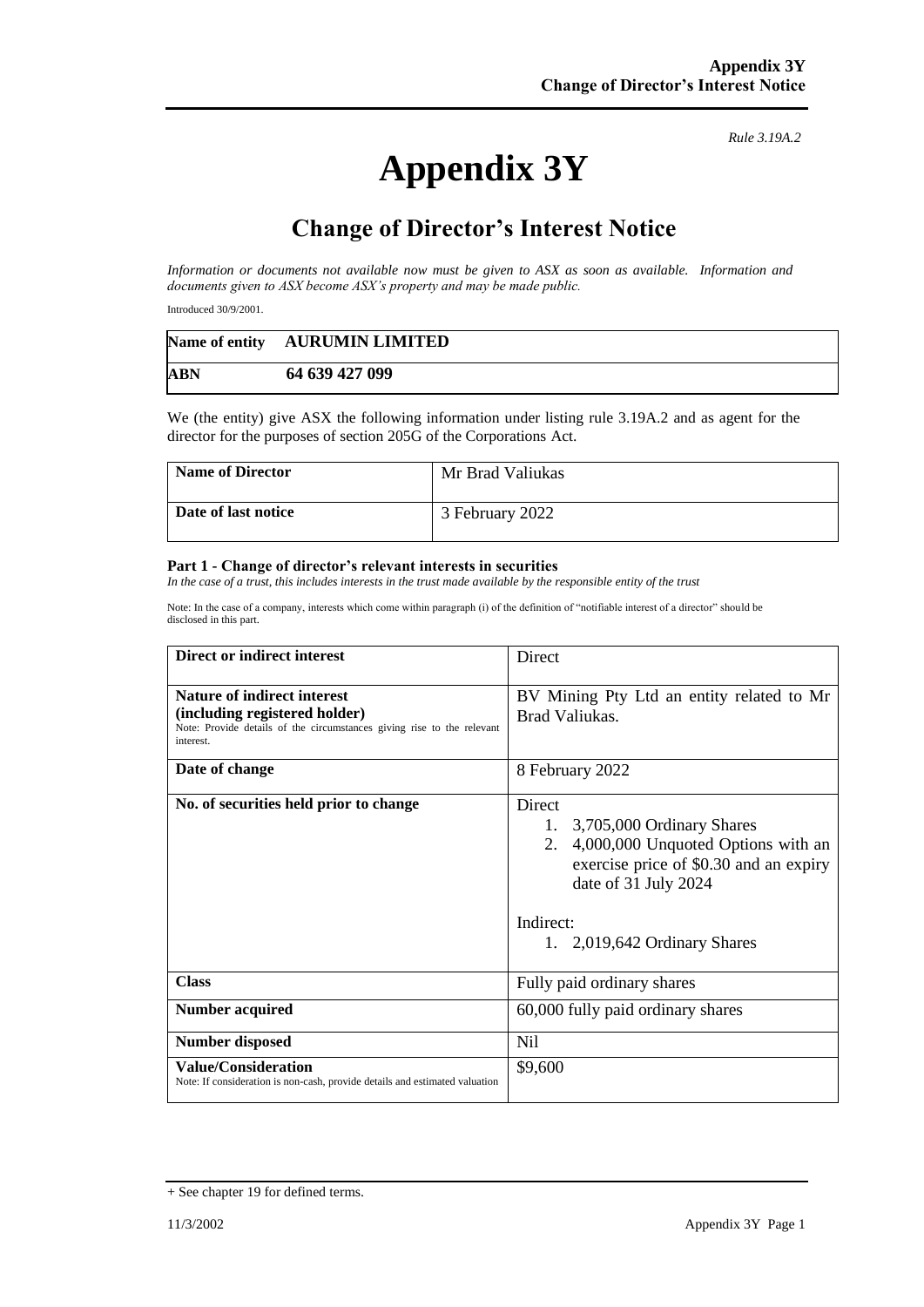| No. of securities held after change                                                                                                                                     | Direct<br>3,765,000 Ordinary Shares<br>2. 4,000,000 Unquoted Options with an<br>exercise price of \$0.30 and an expiry<br>date of 31 July 2024<br>Indirect:<br>1. $2,019,642$ Ordinary Shares |
|-------------------------------------------------------------------------------------------------------------------------------------------------------------------------|-----------------------------------------------------------------------------------------------------------------------------------------------------------------------------------------------|
| Nature of change<br>Example: on-market trade, off-market trade, exercise of options, issue of<br>securities under dividend reinvestment plan, participation in buy-back | On market trade.                                                                                                                                                                              |

## **Part 2 – Change of director's interests in contracts**

Note: In the case of a company, interests which come within paragraph (ii) of the definition of "notifiable interest of a director" should be disclosed in this part.

| <b>Detail of contract</b>                                                                       |  |
|-------------------------------------------------------------------------------------------------|--|
| <b>Nature of interest</b>                                                                       |  |
| Name of registered holder                                                                       |  |
| (if issued securities)                                                                          |  |
| Date of change                                                                                  |  |
| No. and class of securities to                                                                  |  |
| which interest related prior to                                                                 |  |
| change                                                                                          |  |
| Note: Details are only required for a contract in relation<br>to which the interest has changed |  |
| <b>Interest acquired</b>                                                                        |  |
| <b>Interest disposed</b>                                                                        |  |
| <b>Value/Consideration</b>                                                                      |  |
| Note: If consideration is non-cash, provide details and an<br>estimated valuation               |  |
| Interest after change                                                                           |  |
|                                                                                                 |  |

<sup>+</sup> See chapter 19 for defined terms.